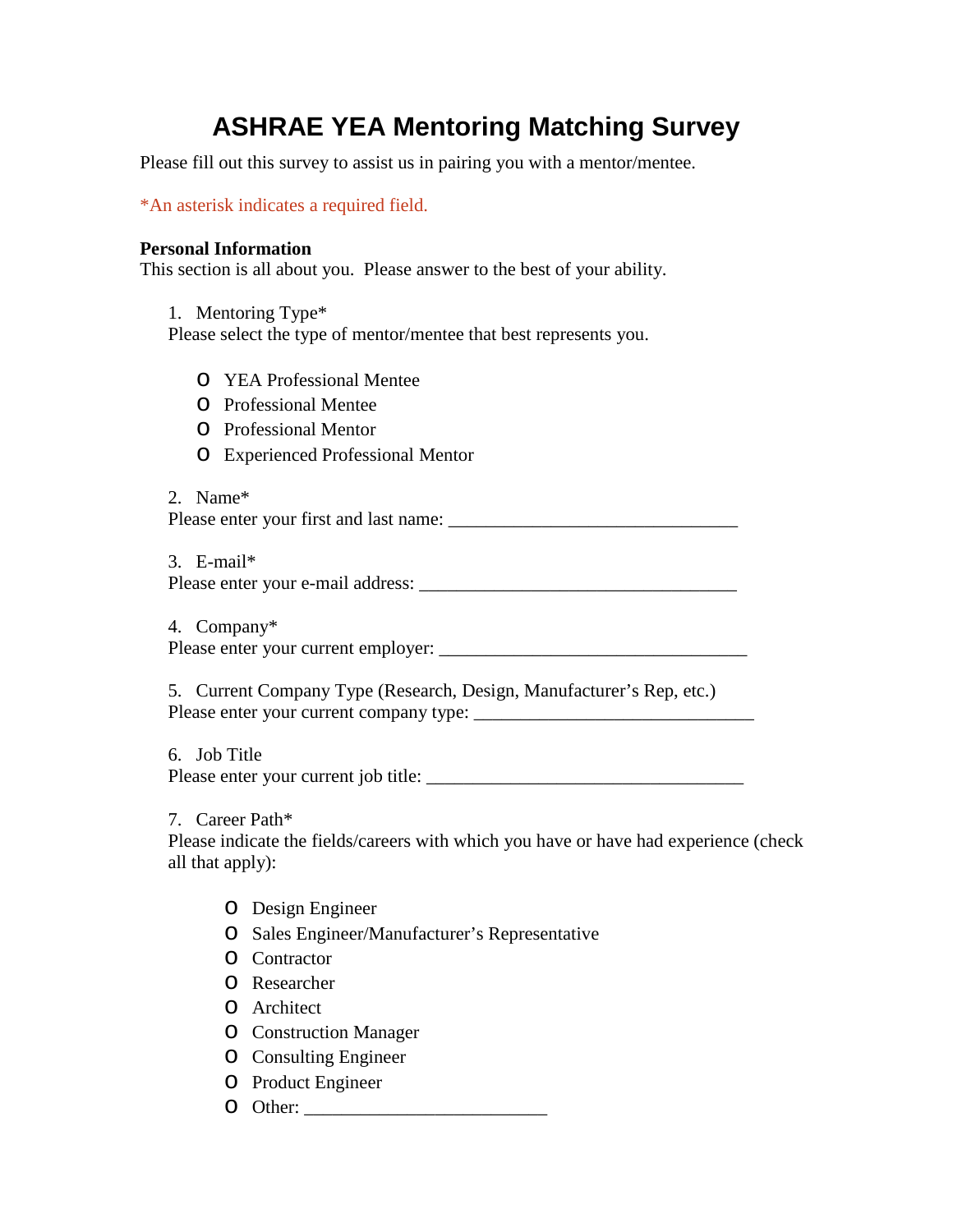## 8. Topics\*

I have knowledge about (mentors) or would like to learn more about (mentees) the following topics (check all that apply):

- o General HVAC Fundamentals
- o Business Management
- o Professional Development
- o Networking
- o Knowledge of Specific Industry (indicated in previous question)
- o Sustainability, Energy Efficiency, and Renewable Energy
- o Engineering Ethics
- o ASHRAE Leadership and Involvement
- o ASHRAE Technical Committees
- o ASHRAE Standards
- o ASHRAE Research
- o Other: \_\_\_\_\_\_\_\_\_\_\_\_\_\_\_\_\_\_\_\_\_\_\_\_\_\_\_

### **Mentor/Mentee Communication**

This section is about how you would like to communicate with your mentor/mentee. Please indicate your preferences in the questions below.

1. Communication Method\*

How would you prefer to communicate with your mentor/mentee?

- o E-mail
- o Phone
- o In person (if feasible)

2. Communication Frequency\*

How often would you prefer to communicate with your mentor/mentee?

- o Once a week
- o Once a month
- o Every other month
- o A few times a year